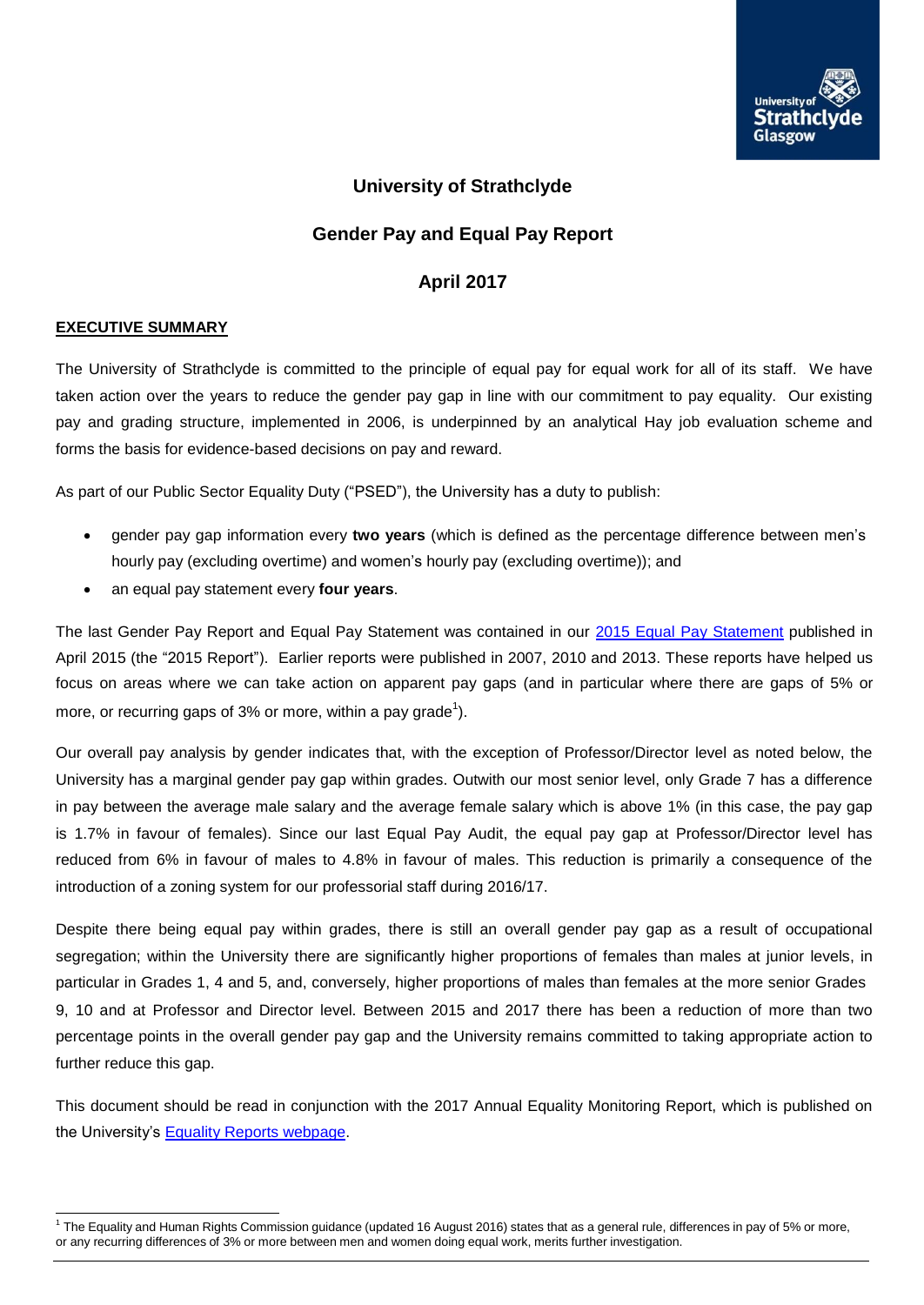### **GENDER PAY AND EQUAL PAY REPORT - 2017**

### **1. Introduction**

1.1 Approach to pay analysis

Our approach to this audit is as follows:

- **Snapshot date**: The snapshot date used to prepare this report was 1 March 2017.
- **Staff included in equal pay analysis:**

| <b>Staff Category</b>                                       | <b>Headcount</b> |
|-------------------------------------------------------------|------------------|
| Academic (including Professorial)                           | 690              |
| Teaching                                                    | 241              |
| Research/Knowledge Exchange                                 | 619              |
| Administrative & Professional Services (including Director) | 1366             |
| <b>Operational Services</b>                                 | 426              |
| <b>Technical Services</b>                                   | 197              |
| <b>Total</b>                                                | 3539             |

- **Measurement of pay**: Pay has been measured using hourly pay (excluding overtime). To show the overall gender pay gap, the figures include contractual recurring adjustments.
- **Presentation of results – tables**: The results are presented in a variety of tables below, which in the main show:
	- o Detailed results for the 2017 audit, setting out the following information for each grade: proportion of males and females; headcount; average hourly rate for males and females; and the pay gap.
	- $\circ$  A comparison between the headline pay gap figures for each year, broken down accordingly.
- **Presentation of results – pay gap data**: The tables show:
	- $\circ$  Positive variances, where the hourly pay of female/disabled/black and minority ethnic (BME) staff are on average lower than that of men/non-disabled/non-BME staff; and
	- $\circ$  Negative variances, where the hourly pay of female/disabled/black and minority ethnic (BME) staff are on average higher than that of men/non-disabled/non-BME staff.
- **Presentation of results – per grade**: The University uses Hay an analytical job evaluation scheme to underpin our grading structure. Pay has been compared in each pay grade.
- **Presentation of results - commentary**: Further commentary is provided only where this shows:
	- $\circ$  An improvement in the pay gap, relevant to the previous report(s) and which is attributable to University actions on the pay gap;
	- o A difference in pay of 5% or more, to refer to factors which have contributed to this difference (including length of service, starting salary and pay progression); and/or
	- o A *recurring* difference in pay of 3% or more, to refer to factors which have contributed to this pattern (including length of service, starting salary and pay progression).
- **Limitations to data used – small numbers**: Where the data used returned a sample size of 5 members of staff or less, these figures have been excluded, to ensure compliance with data protection principles and the presentation of a meaningful picture. As a result, it has not been possible to produce a meaningful view of a grade-by-grade comparison and of occupational segregation amongst:
	- o persons who are disabled and who are not;
	- o persons who fall into a minority racial group and persons who do not.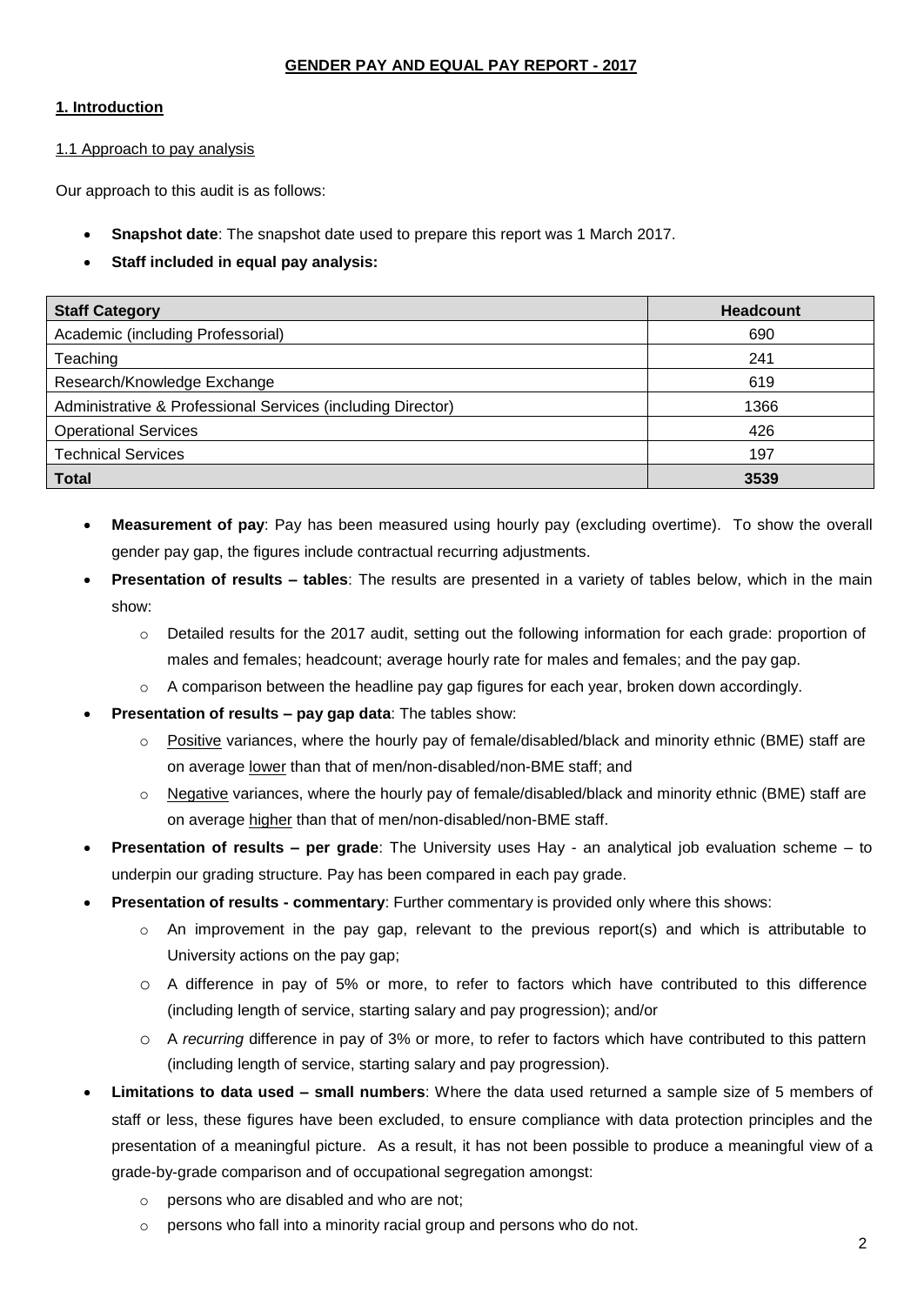#### 1.2 Accessibility of published information

To ensure compliance with the duty to publish this information in a manner accessible to the public, this report is available from the University's **Equality Reports webpage**.

# **2. Overall Pay Analysis by Gender**

Table 2.1: Proportion of Females and Males and Gender Pay Gap by Grade – 2017

| <b>Grade Level</b>        | <b>Proportion</b><br><b>Female</b> | <b>Proportion</b><br><b>Male</b> | <b>Headcount</b> | <b>Average Female</b><br><b>Hourly Rate</b> | <b>Average Male</b><br><b>Hourly Rate</b> | Pay Gap |
|---------------------------|------------------------------------|----------------------------------|------------------|---------------------------------------------|-------------------------------------------|---------|
|                           | 84.9%                              | 15.1%                            | 232              | £8.45                                       | £8.45                                     | 0.0%    |
| 2                         | 44.2%                              | 55.8%                            | 95               | £8.56                                       | £8.57                                     | 0.1%    |
| 3                         | 45.2%                              | 54.8%                            | 166              | £9.69                                       | £9.75                                     | 0.7%    |
| 4                         | 78.0%                              | 22.0%                            | 227              | £11.24                                      | £11.18                                    | $-0.5%$ |
| 5                         | 81.6%                              | 18.4%                            | 320              | £13.15                                      | £12.94                                    | $-1.7%$ |
| 6                         | 57.2%                              | 42.8%                            | 430              | £16.03                                      | £16.05                                    | 0.1%    |
| $\overline{7}$            | 42.4%                              | 57.6%                            | 820              | £19.32                                      | £19.20                                    | $-0.7%$ |
| 8                         | 48.5%                              | 51.5%                            | 598              | £25.08                                      | £25.18                                    | 0.4%    |
| 9                         | 35.7%                              | 64.3%                            | 311              | £30.08                                      | £29.99                                    | $-0.3%$ |
| 10                        | 35.0%                              | 65.0%                            | 100              | £33.87                                      | £33.72                                    | $-0.5%$ |
| Professor and<br>Director | 19.6%                              | 80.4%                            | 240              | £44.76                                      | £47.00                                    | 4.8%    |

Table 2.2: Proportion of Female and Male and Gender Pay Gap by Grade – Comparison against previous equal pay reports

| <b>Grade Level</b>        | 2007    | 2010    | 2013    | 2015    | 2017    |
|---------------------------|---------|---------|---------|---------|---------|
|                           |         |         |         |         |         |
|                           | $-0.5%$ | 0.2%    | 0.2%    | 0.1%    | 0.0%    |
| 2                         | 0.5%    | $-6.4%$ | 0.3%    | 0.0%    | 0.1%    |
| 3                         | 0.2%    | 2.8%    | $-0.2%$ | 0.8%    | 0.7%    |
| $\overline{\mathbf{4}}$   | $-1.2%$ | $-1.5%$ | $-1.7%$ | $-0.4%$ | $-0.5%$ |
| 5                         | $-1.3%$ | $-2.0%$ | $-1.5%$ | $-0.4%$ | $-1.7%$ |
| 6                         | 1.8%    | 0.7%    | 0.9%    | 0.2%    | 0.1%    |
| $\overline{7}$            | $-0.8%$ | $-0.8%$ | $-0.4%$ | $-0.9%$ | $-0.7%$ |
| 8                         | $-0.6%$ | 0.4%    | 1.4%    | 1.2%    | 0.4%    |
| 9                         | 0.9%    | 0.7%    | 1.4%    | 2.4%    | $-0.3%$ |
| 10                        | $-0.3%$ | 0.5%    | $-1.4%$ | $-1.5%$ | $-0.5%$ |
| Professor and<br>Director |         | $-0.8%$ | 7.0%    | 6.0%    | 4.8%    |

#### **Improvement in pay gap from previous years**:

- o Within grades (and with the exception of Professorial and Director pay as noted below), the University has a marginal gender pay gap.
- o Utilising the commonly-used methodology of the Office of National Statistics, when comparing the average hourly rate of a full-time female with a full-time male member of staff, the pay difference is 14.8%, this representing a reduction of more than two percentage points since 2015. Historically, the University has had higher proportions of male academic professional staff than female. However, that demographic has changed in recent years and an analysis of the gender pay gap of all staff with less than 10 years' service shows an

overall gender pay gap of 18.6%, which has improved by over three percentage points since 2015. The University's overall gender pay gap - including all employees and all relevant enhancements to pay - is 24.2%, which is a more than two percentage point reduction from 2015.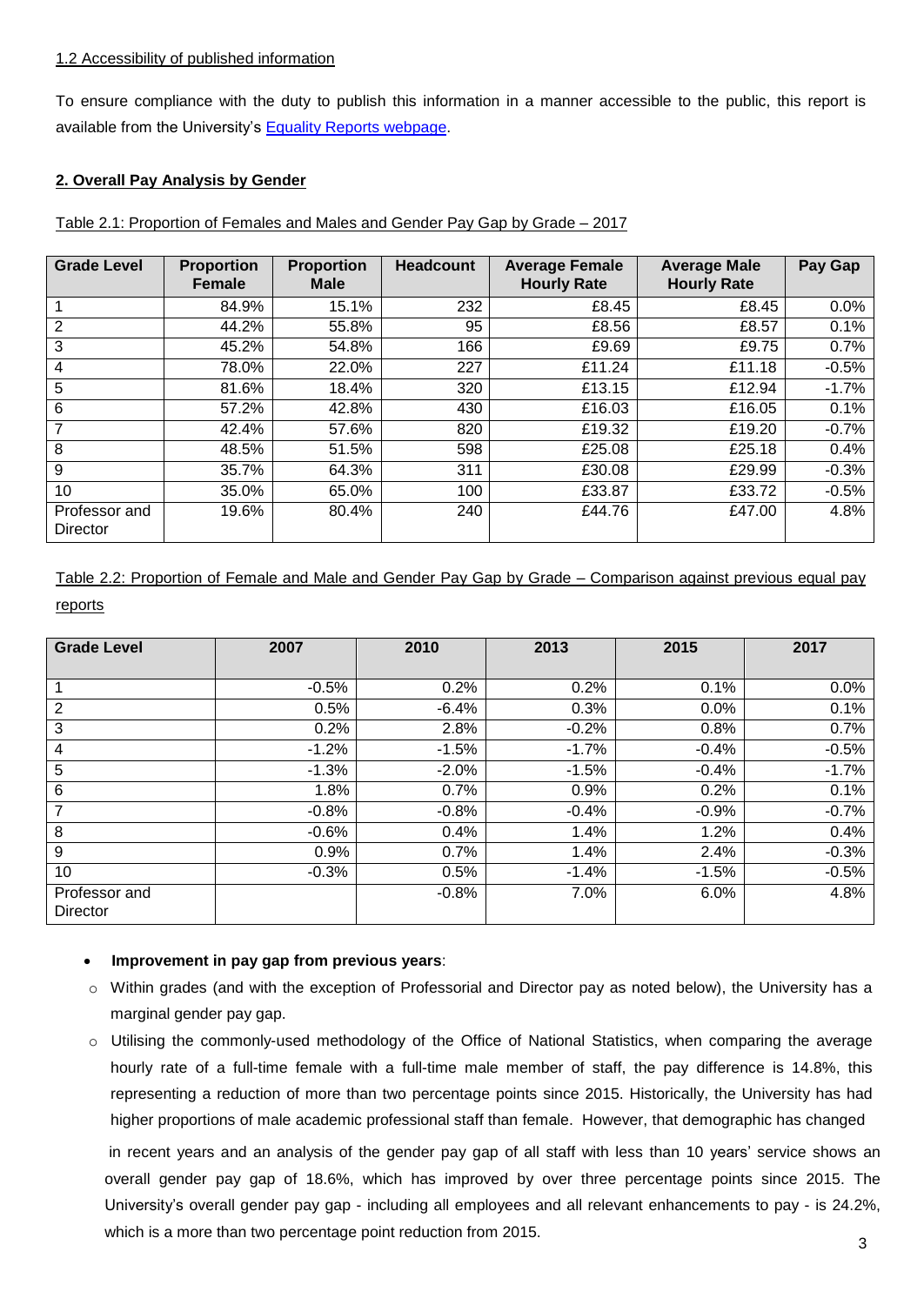- o Vertical occupational segregation, which occurs where females are clustered at more junior levels in the University, mainly accounts for this improving but still marked gender pay gap. There are significantly higher proportions of females than males at junior levels in particular in Grades 1, 4 and 5 and, conversely, higher proportions of males than females in the more senior Grades 9, 10 and at Professor and Director level. As noted below in more detail, the University has recently made significant efforts to address the Professorial gender pay gap. Exclusive of Professorial staff, the gender pay gap for the Academic Professional group (Academic, Research and Knowledge Exchange staff) is 0.6%.
- o Historical horizontal occupational segregation, which occurs where employees work in stereotypical jobs or occupational sectors, also accounts for the concentration of female staff in lower-graded roles, such as cleaners, domestic assistants and catering staff. The University's overall gender pay gap is set in the context that the University has determined not to outsource its key facilities management, including, for example, cleaning and catering.
- $\circ$  The University is addressing the gender pay gap and occupational segregation in a variety of ways, such as:
	- Professorial Zoning: Our equal pay audits in 2013 and 2015 confirmed that our most significant gender pay gap was at Professor and Director level. In 2016 we introduced a zoning system for our professorial staff, which further strengthens our commitment to closing the gender pay gap at this level. This followed significant efforts from 2014 onwards to develop zoning criteria and to match existing professorial staff to a zone. Professorial Zoning enables a reduction in the professorial pay gap by providing: (i) a fair and transparent system that engages and rewards professorial staff for their relative contributions and supports career development and succession planning; (ii) a framework that identifies and differentiates professorial performance levels and expectations linked to pay zones; and (iii) a focus on professorial activities and contributions that are reflective of University strategy.
	- Family Friendly Research Leave and Mentoring: The University is also supporting gender equality and assisting in closing the gender pay gap by ensuring that women returning from family leave are not disadvantaged and have the relevant support to maximise their potential. For academic staff, this includes a focus on supporting staff who are on or are returning from family leave. Whilst open to both men and women, it is likely that most benefit will be gained by women who still take longer periods of family leave when compared with men. The scheme is open to academic employees returning from four calendar months or more family leave, where additional support may be required to help them balance their return to work with the demands of their research. Academic employees returning from family leave may access up to three calendar months' paid family-friendly research leave during which their teaching duties are backfilled, to allow them to re-engage with their research. In addition, since early 2016 staff in all categories who are on or who have returned from family leave have had access to our Family-Friendly Mentoring scheme which is designed to provide practical advice, share experiences and provide suggestions on how to balance the demands of an academic role with family life including advice on career and professional development.
	- Recruiting and developing future female leaders: The University is reviewing its recruitment marketing strategy to ensure that we are deliberately targeting outstanding female applicants. The review is looking at all aspects of recruitment marketing, from where we advertise, the content of our adverts and the recruitment process generally. In addition we are encouraging talented female academics and professional services staff to come forward for promotion and develop their leadership skills through focused actions.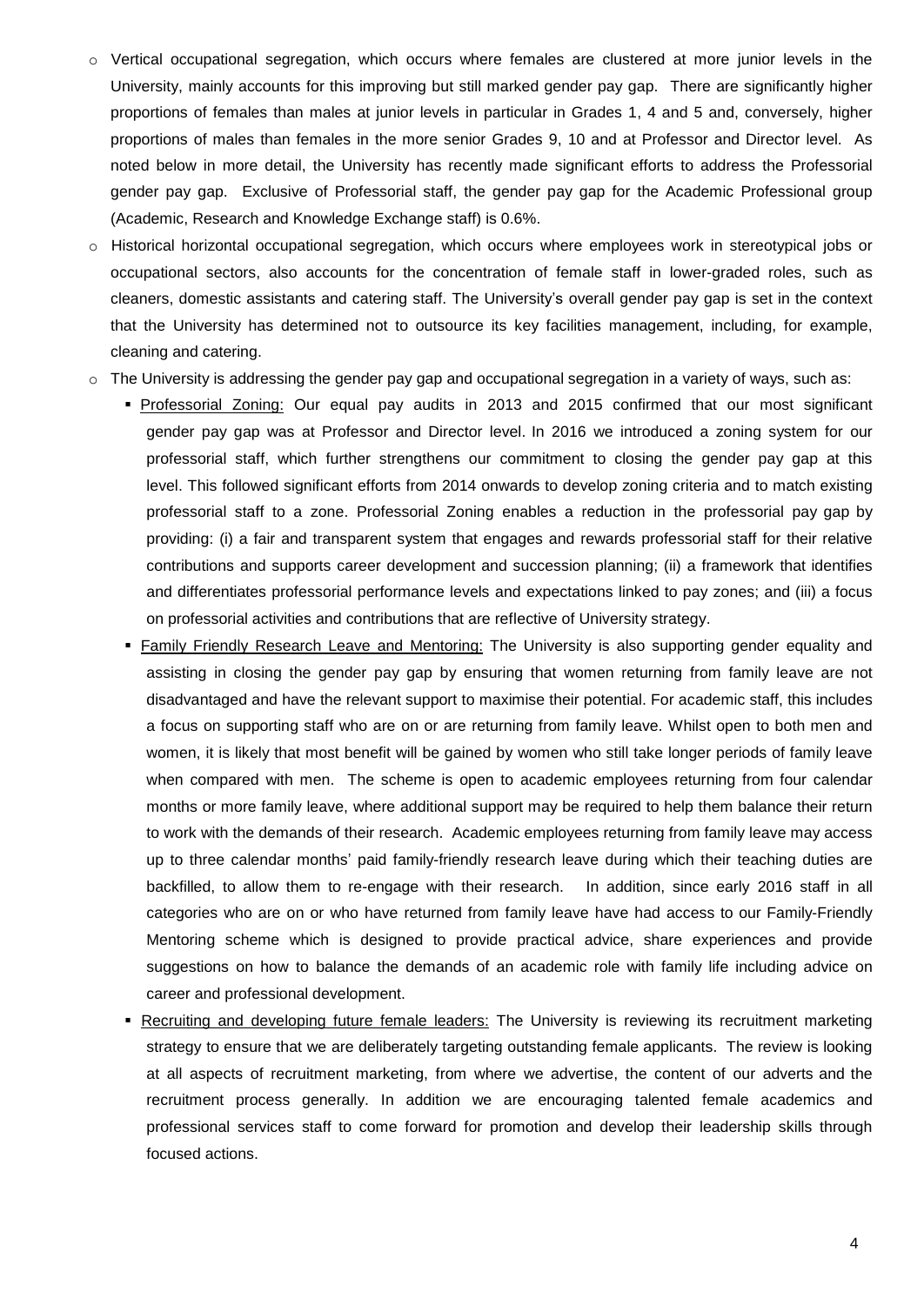This academic year, we have funded 15 places on the female-only Aurora programme; a leadership development series for women in Higher Education. We encourage our Aurorans to consider their career paths, develop leadership skills and exert appropriate influence in the University. A top priority for the University will be in ensuring that the three cohorts sponsored by us from 2015-2017 continue their leadership and learning journeys. We will focus on gathering evidence from the Aurorans and developing further leadership development programmes tailored to their needs, with a view to rolling this out to women across the institution. In addition, the University is currently developing promotions training, designed in particular to encourage women who might be less likely to put themselves forward for promotion. The training will be launched in the spring of 2017 by way of webinar and Google Hangouts, for Faculty and for Professional Services staff generally. The University continues to monitor gender balance in promotions applications and successful promotions, to ascertain whether these initiatives have the impact on applications that are desired.

- Athena Swan: The Athena SWAN Charter mark, which recognises work to address gender equality. The University holds an institutional Bronze award, with a published, strategic objective to apply for institutional Silver by 2020. We hold 9 departmental awards and all non-award holding departments are currently engaged in the application process.
- Gender Equality Steering Group: The GESG has been meeting since 2015 and complements the work of our Athena SWAN Action group by working to deepen understanding of any underlying gender related variations at the University. The Group oversees the implementation of innovative initiatives relating to gender equality.

## **3. Pay Analysis by Gender, Staff Category and Grade**

#### **3.1 Academic Staff**

*\*Note: Academic staff salary scale starts at Grade 7*

| Table 3.1.1: Academic Staff - Proportion of Females and Males and Gender Pay Gap by Grade – 2017 |  |  |
|--------------------------------------------------------------------------------------------------|--|--|
|                                                                                                  |  |  |

| <b>Grade Level</b>  | <b>Proportion</b><br><b>Female</b> | <b>Proportion</b><br><b>Male</b> | Head-<br>count | <b>Average Female</b><br><b>Hourly Rate</b> | <b>Average Male</b><br><b>Hourly Rate</b> | Pay<br>Gap |
|---------------------|------------------------------------|----------------------------------|----------------|---------------------------------------------|-------------------------------------------|------------|
| 7 (Lecturer A)      | 43.9%                              | 56.1%                            | 57             | £20.11                                      | £19.88                                    | $-1.2\%$   |
| 8 (Lecturer B)      | 42.3%                              | 57.7%                            | 175            | £24.91                                      | £24.93                                    | $0.1\%$    |
| 9 (Senior Lecturer) | 30.5%                              | 69.5%                            | 174            | £29.78                                      | £30.05                                    | 0.9%       |
| 10 (Reader)         | 25.7%                              | 74.3%                            | 74             | £33.34                                      | £33.39                                    | 0.1%       |
| Professor           | 20.0%                              | 80.0%                            | 210            | £43.90                                      | £45.95                                    | 4.5%       |

Table 3.1.2: Academic Staff - Proportion of Female and Male and Gender Pay Gap by Grade – Comparison against

#### previous equal pay reports

| <b>Grade Level</b>  | 2007    | 2010    | 2013    | 2015    | 2017    |
|---------------------|---------|---------|---------|---------|---------|
| 7 (Lecturer A)      | $0.7\%$ | $-0.3%$ | $0.4\%$ | $-1.9%$ | $-1.2%$ |
| 8 (Lecturer B)      | 0.5%    | $-0.7%$ | $-0.6%$ | 0.2%    | 0.1%    |
| 9 (Senior Lecturer) | 1.2%    | 0.4%    | 1.8%    | 2.9%    | 0.9%    |
| 10 (Reader)         | $-0.1%$ | 0.5%    | 0.8%    | $-1.3%$ | 0.1%    |
| Professor           |         | $-0.8%$ | 8.0%    | 6.2%    | 4.5%    |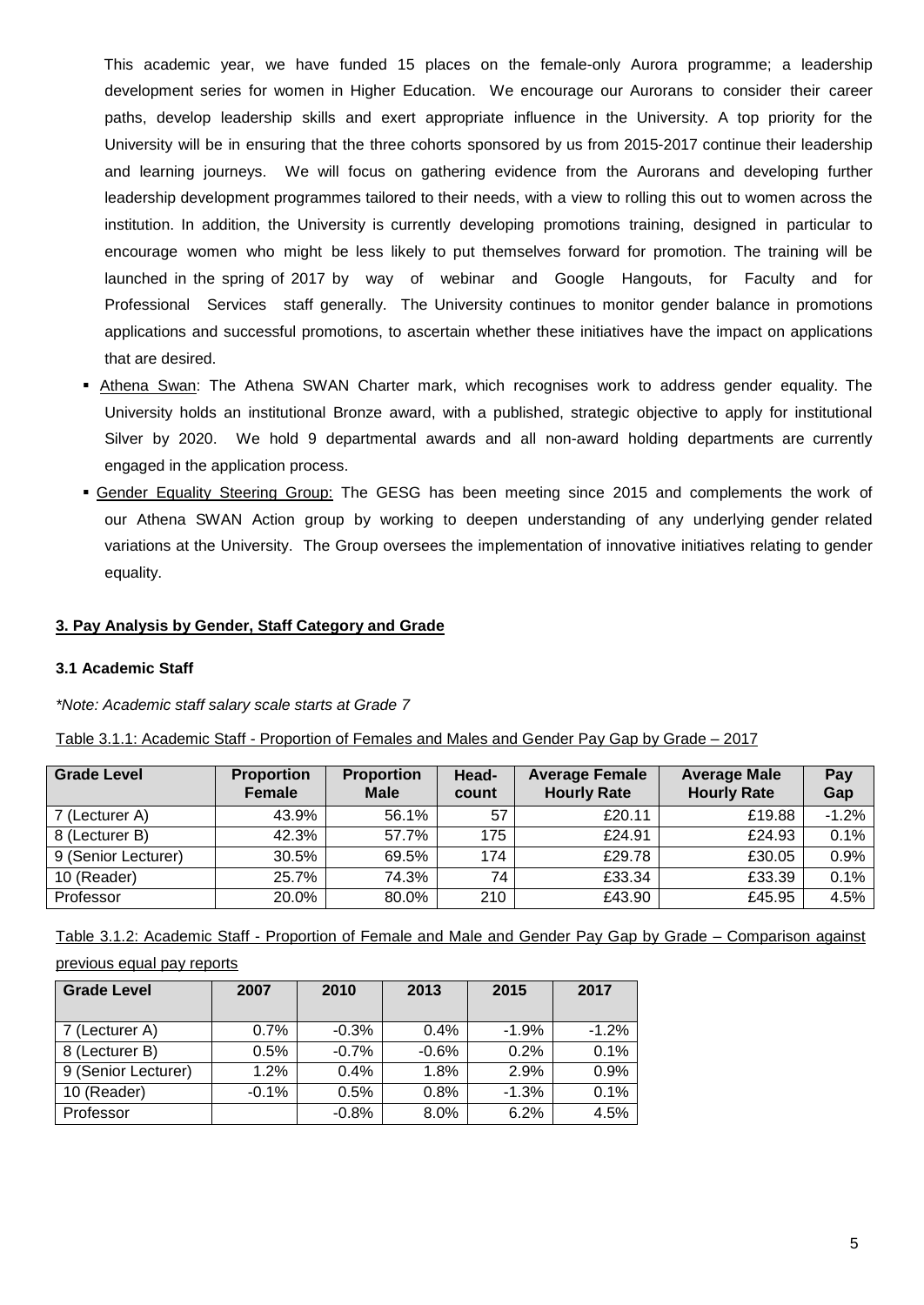- **Improvement in pay gap from previous years**: As noted above in more detail (see *'2. Overall Pay Analysis by Gender'*), in 2016 we introduced a zoning system for our professorial staff, which further strengthens our commitment to closing the gender pay gap. Professorial Zoning is allowing us to reduce the professorial pay gap by providing us with a fair and transparent system that engages and rewards professorial staff for their relative contributions.
- **Difference in pay of 5% or more**: N/A
- **Recurring difference of 3% or more**: The Professorial level pay gap is currently 4.5%. However, this has reduced from 6.2% in 2015, primarily as a result of Professorial Zoning. The impact of the zones will take time to translate into further significant change to the gender pay gap and, as a result, we will keep this under review over the coming years. Specifically, we will monitor gender pay within zones. The current pay gap within each zone is as follows:-
- Zone 1: 2.38% (22% of Professors)
- Zone 2: 2.43% (53% of Professors)
- Zone 3: 5.95% (22% of Professors)
- Zone 4: N/A (3% of Professors)

## **3.2 Research and Knowledge Exchange Staff**

*\*Note: Research and Knowledge Exchange staff salary scales start at Grade 6*

*\*Note: Figures for Grade 10 Principal Research Fellow and Principal Knowledge Exchange Fellow have been excluded due to low numbers, as noted above.*

Table 3.2.1: Research and Knowledge Exchange Staff - Proportion of Females and Males and Gender Pay Gap by Grade – 2017

| <b>Grade Level</b>                                                 | <b>Proportion</b><br><b>Female</b> | <b>Proportion</b><br><b>Male</b> | Head-<br>count | Average<br><b>Female</b><br><b>Hourly</b><br>Rate | Average<br><b>Male</b><br><b>Hourly</b><br>Rate | Pay<br>Gap |
|--------------------------------------------------------------------|------------------------------------|----------------------------------|----------------|---------------------------------------------------|-------------------------------------------------|------------|
| 6 (Research Assistant;<br>Knowledge Exchange Assistant)            | 39.5%                              | 60.5%                            | 119            | £15.69                                            | £15.72                                          | 0.2%       |
| 7 (Research Associate;<br>Knowledge Exchange Associate)            | 29.3%                              | 70.7%                            | 382            | £18.60                                            | £18.63                                          | 0.2%       |
| 8 (Research Fellow; Knowledge<br>Exchange Fellow)                  | 36.4%                              | 63.6%                            | 88             | £24.11                                            | £24.21                                          | $0.4\%$    |
| 9 (Senior Research Fellow;<br>Senior Knowledge Exchange<br>Fellow) | 25.0%                              | 75.0%                            | 24             | £29.67                                            | £29.58                                          | $-0.3%$    |

Table 3.2.2: Research and Knowledge Exchange Staff - Proportion of Female and Male and Gender Pay Gap by

Grade – Comparison against previous equal pay reports

| <b>Grade Level</b>                          | 2007 | 2010    | 2013 | 2015    | 2017    |
|---------------------------------------------|------|---------|------|---------|---------|
|                                             |      |         |      |         |         |
| 6 (Research Assistant; Knowledge Exchange   | 0.0% | 0.0%    | 0.2% | $-1.8%$ | 0.2%    |
| Assistant)                                  |      |         |      |         |         |
| 7 (Research Associate; Knowledge Exchange   | 0.2% | 0.0%    | 0.6% | 0.7%    | 0.2%    |
| Associate)                                  |      |         |      |         |         |
| 8 (Research Fellow; Knowledge Exchange      | 1.5% | $-0.3%$ | 2.8% | 1.4%    | 0.4%    |
| Fellow)                                     |      |         |      |         |         |
| 9 (Senior Research Fellow; Senior Knowledge | 0.9% | $-1.4%$ | 5.1% | 4.7%    | $-0.3%$ |
| Exchange Fellow)                            |      |         |      |         |         |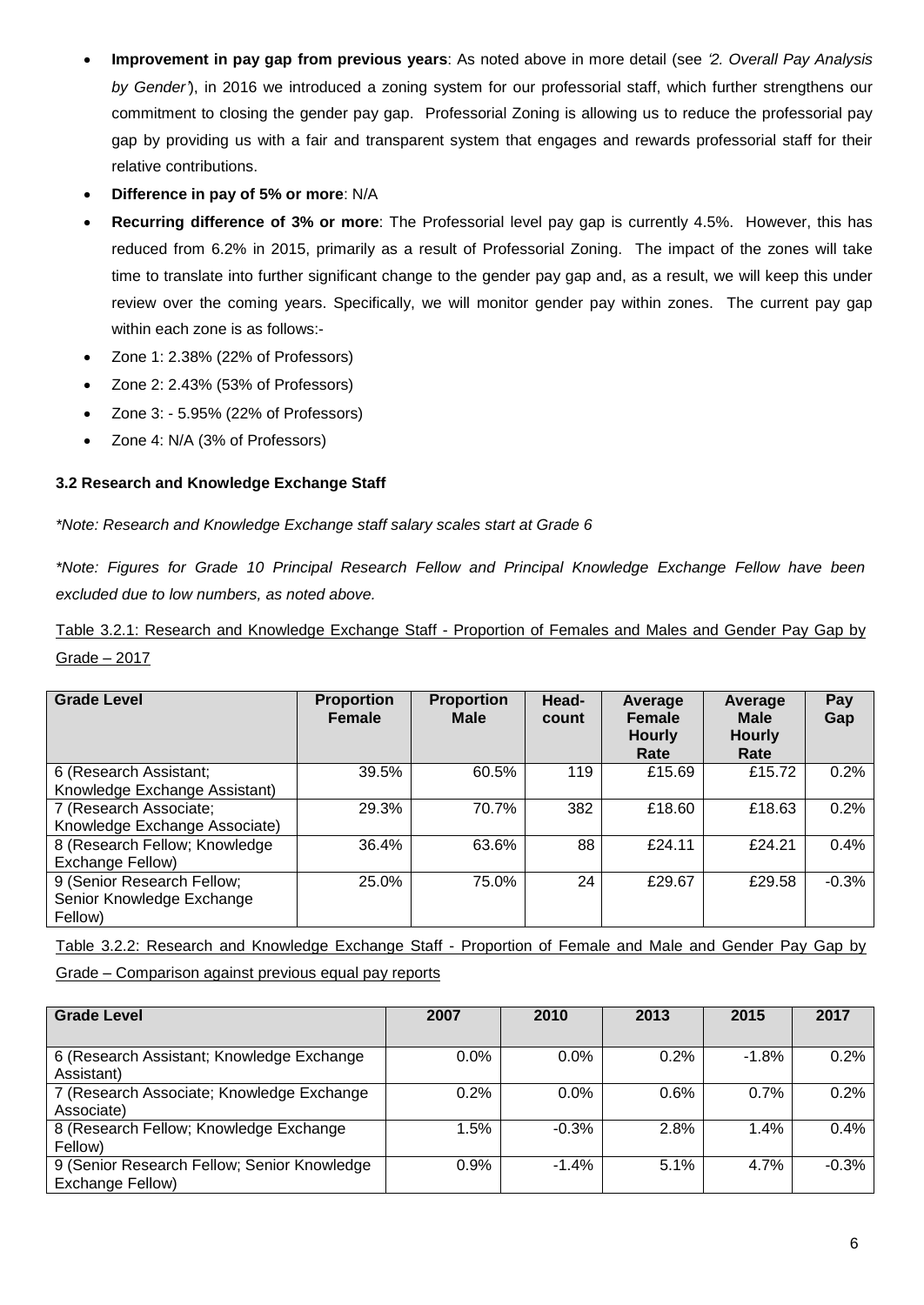- **Improvement in pay gap from previous years**: The main improvement in the pay gap from previous years relates to Grade 9, Senior Research Fellow and Senior Knowledge Exchange Fellow. However as noted in the 2015 Report, there were concerns that the previous gap of 4.7% was based on a small number of individuals and that the figure was influenced by outlying numbers. This gap has been monitored. The number of Grade 9 Senior Research Fellow and Senior Knowledge Exchange Fellow has increased from 15 in 2015 to 24 in 2017 and this, together with female staff receiving increments within the scale, has ensured that the pay gap is now negligible.
- **Difference in pay of 5% or more**: N/A
- **Recurring difference of 3% or more**: N/A

# **3.3 Teaching Staff**

*\*Note: Teaching staff salary scale starts at Grade 6*

*\*Note: Figures for Grade 10 Principal Teaching Fellow have been excluded due to low numbers, as noted above.*

| <b>Grade Level</b>         | <b>Proportion</b><br><b>Female</b> | <b>Proportion</b><br><b>Male</b> | <b>Headcount</b> | Average<br>Female<br><b>Hourly</b><br>Rate | Average<br><b>Male</b><br><b>Hourly</b><br>Rate | Pay<br>Gap |
|----------------------------|------------------------------------|----------------------------------|------------------|--------------------------------------------|-------------------------------------------------|------------|
| 6 (Teaching Assistant)     | 44.4%                              | 55.6%                            | 18               | £16.24                                     | £15.47                                          | $-5.0\%$   |
| 7 (Teaching Associate)     | 47.4%                              | 52.6%                            | 78               | £18.64                                     | £19.36                                          | 3.7%       |
| 8 (Teaching Fellow)        | 54.9%                              | 45.1%                            | 102              | £25.30                                     | £25.13                                          | $-0.7%$    |
| 9 (Senior Teaching Fellow) | 42.5%                              | 57.5%                            | 40               | £29.88                                     | £29.83                                          | $-0.1%$    |

Table 3.3.2: Teaching Staff - Proportion of Female and Male and Gender Pay Gap by Grade – Comparison against previous equal pay reports

| <b>Grade Level</b>         | 2007     | 2010     | 2013     | 2015    | 2017    |
|----------------------------|----------|----------|----------|---------|---------|
|                            |          |          |          |         |         |
| 6 (Teaching Assistant)     |          | $3.4\%$  | $-1.3\%$ | 3.9%    | $-5.0%$ |
| 7 (Teaching Associate)     | -8.5%    | $-0.8\%$ | 3.4%     | $0.4\%$ | 3.7%    |
| 8 (Teaching Fellow)        | $-0.8%$  | 2.2%     | 3.7%     | 3.4%    | $-0.7%$ |
| 9 (Senior Teaching Fellow) | $-11.2%$ | 0.7%     | 2.2%     | 1.9%    | $-0.1%$ |

- **Improvement in pay gap from previous years**: The pay gap figures in the more senior Grades 8 and 9 have decreased (and in fact, improved marginally in favour of female staff).
- **Difference in pay of 5% or more**: The gender pay gap at Grade 6 Teaching Assistant level has changed considerably in two years, from 3.9% in favour of men, in 2015, to 5% in favour of women, in 2017. This can be explained by the fluctuation in population, with the majority of teaching assistants having a length of service of around 1 year and with women having, on average, longer service than men.
- **Recurring difference of 3% or more**: Whilst there is not yet a recurring difference of 3% or more, the pay gap at Grade 7 has increased to 3.7% in 2017 from 0.4% in 2015. The headcount has increased from 59 staff in 2015 to 78 staff in 2017. This will be kept under review over the coming years.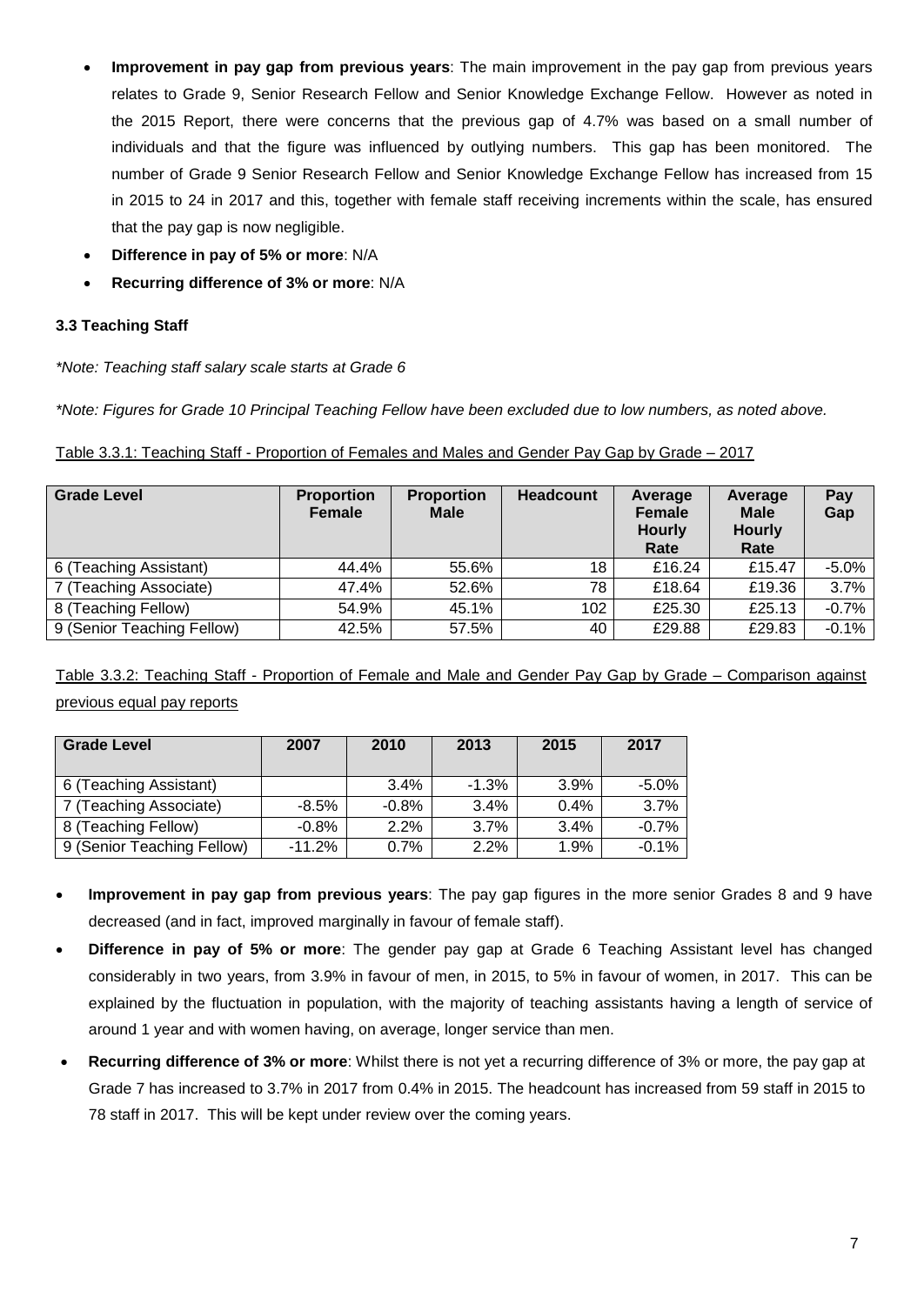# **3.4 Administrative and Professional Services (APS) Staff**

*\*Note: APS staff salary scale starts at Grade 3*

| <b>Grade Level</b>      | <b>Proportion</b><br><b>Female</b> | <b>Proportion</b><br><b>Male</b> | <b>Headcount</b> | Average<br><b>Female Hourly</b><br>Rate | <b>Average Male</b><br><b>Hourly Rate</b> | Pay Gap |
|-------------------------|------------------------------------|----------------------------------|------------------|-----------------------------------------|-------------------------------------------|---------|
| 3                       | 72.1%                              | 27.9%                            | 61               | £9.56                                   | £9.38                                     | $-1.9%$ |
| 4                       | 85.6%                              | 14.4%                            | 195              | £11.25                                  | £11.11                                    | $-1.2%$ |
| 5                       | 90.2%                              | 9.8%                             | 276              | £13.16                                  | £12.78                                    | $-3.0%$ |
| 6                       | 79.5%                              | 20.5%                            | 220              | £16.10                                  | £16.20                                    | 0.6%    |
| $\overline{7}$          | 62.3%                              | 37.7%                            | 265              | £19.83                                  | £20.15                                    | 1.6%    |
| 8                       | 55.5%                              | 44.5%                            | 229              | £25.28                                  | £26.00                                    | 2.8%    |
| 9                       | 47.9%                              | 52.1%                            | 73               | £30.72                                  | £30.06                                    | $-2.2%$ |
| 10                      | 64.7%                              | 35.3%                            | 17               | £34.68                                  | £36.48                                    | 4.9%    |
| APS Director/equivalent | 16.7%                              | 83.3%                            | 30               | £51.98                                  | £54.06                                    | 3.8%    |

| Table 3.4.1: APS Staff - Proportion of Females and Males and Gender Pay Gap by Grade – 2017 |
|---------------------------------------------------------------------------------------------|
|---------------------------------------------------------------------------------------------|

Table 3.4.2: APS Staff - Proportion of Female and Male and Gender Pay Gap by Grade – Comparison against previous equal pay reports

| <b>Grade Level</b>  | 2007    | 2010    | 2013     | 2015    | 2017    |
|---------------------|---------|---------|----------|---------|---------|
|                     |         |         |          |         |         |
| 3                   | 2.3%    | $-1.3%$ | $-1.3%$  | $-0.8%$ | $-1.9%$ |
| 4                   | 1.1%    | $-2.3%$ | $-2.8%$  | $-0.7%$ | $-1.2%$ |
| 5                   | 1.7%    | $-2.9%$ | $-2.4%$  | $-0.8%$ | $-3.0%$ |
| 6                   | $-1.4%$ | $0.6\%$ | 1.8%     | 1.9%    | 0.6%    |
| $\overline{7}$      | $-0.4%$ | 0.5%    | $-0.4\%$ | 0.9%    | 1.6%    |
| 8                   | $-0.2%$ | 0.4%    | 2.7%     | 2.0%    | 2.8%    |
| 9                   | 0.0%    | 0.3%    | 1.0%     | 2.0%    | $-2.2%$ |
| 10                  | 0.6%    | 0.4%    | $-1.2\%$ | $-0.5%$ | 4.9%    |
| <b>APS</b>          |         |         | 3.8%     | 6.7%    | 3.8%    |
| Director/equivalent |         |         |          |         |         |

- **Improvement in pay gap from previous years**: The Director level pay gap is at 3.8% and has reduced from 6.7% in 2015. The Director level covers a wide range of contributions, from those who have responsibility for University-wide services to those who are leading knowledge exchange centres.
- **Difference in pay of 5% or more**: N/A
- **Recurring difference of 3% or more**: Despite the reduction in the Director level pay gap, the University will continue to monitor, and consider appropriate actions to improve, pay differentials at this level. We will also keep under review the pay gap at Grade 10, which has increased from -0.5% in 2015 to 4.9% in 2017. Again, this figure is influenced by small numbers of staff at this level.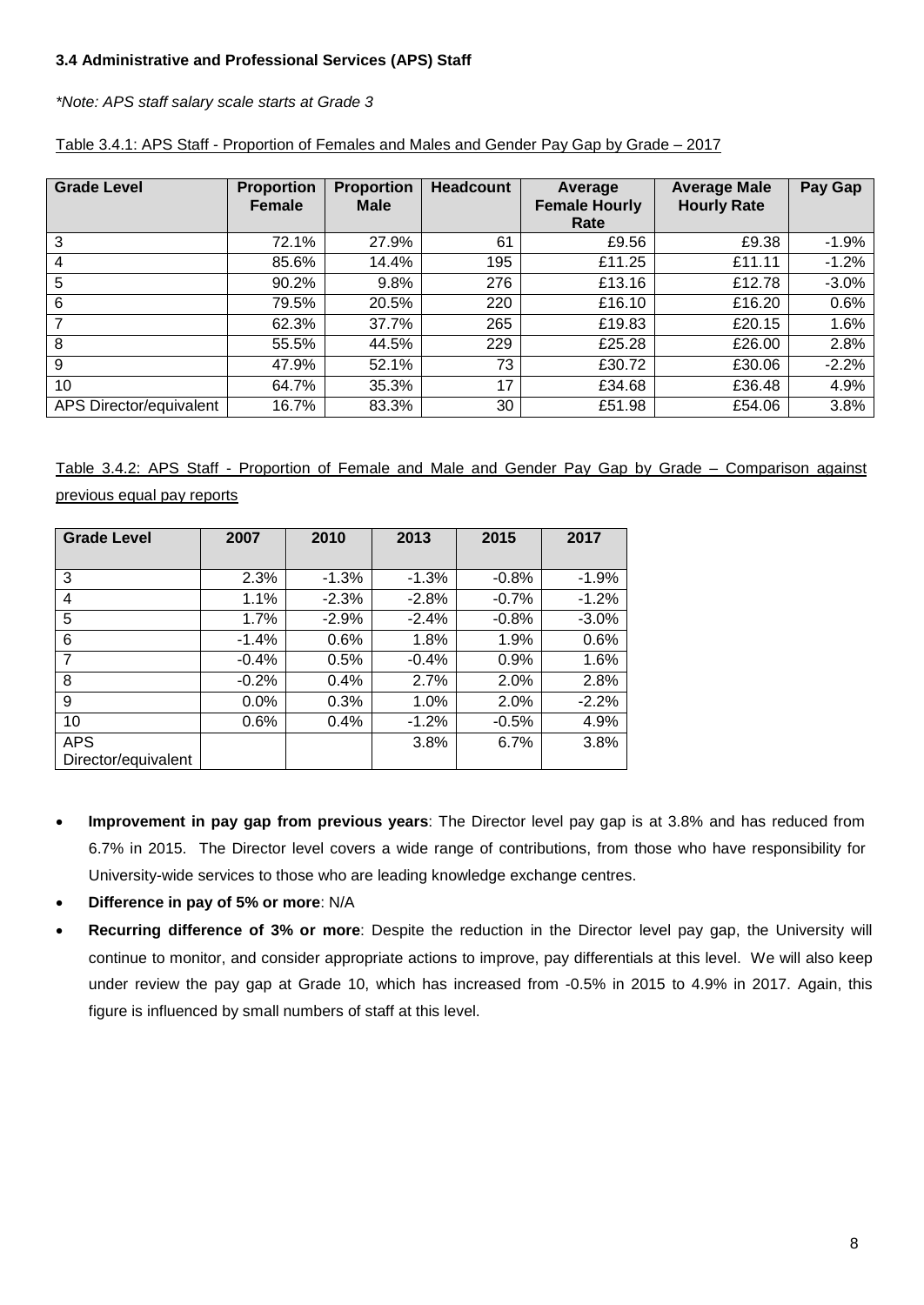## **3.5 Operational Staff**

*\*Note: Operational staff salary scale starts at Grade 1*

*\*Note: Figures for Grade 4 have been excluded due to low numbers, as noted above.*

| <b>Grade Level</b> | <b>Proportion</b><br><b>Female</b> | <b>Proportion</b><br><b>Male</b> | <b>Headcount</b> | <b>Average Female</b><br><b>Hourly Rate</b> | <b>Average Male</b><br><b>Hourly Rate</b> | Pay Gap |
|--------------------|------------------------------------|----------------------------------|------------------|---------------------------------------------|-------------------------------------------|---------|
|                    | 84.9%                              | 15.1%                            | 232              | £8.45                                       | £8.45                                     | 0.0%    |
|                    | 44.2%                              | 55.8%                            | 95               | £8.56                                       | £8.57                                     | 0.1%    |
| ີ                  | 30.0%                              | 70.0%                            | 90               | £9.98                                       | £9.93                                     | $-0.5%$ |

Table 3.5.1: Operational Staff - Proportion of Females and Males and Gender Pay Gap by Grade – 2017

Table 3.5.2: Operational Staff - Proportion of Female and Male and Gender Pay Gap by Grade – Comparison against previous equal pay reports

| <b>Grade Level</b> | 2007    | 2010    | 2013    | 2015    | 2017    |
|--------------------|---------|---------|---------|---------|---------|
|                    |         |         |         |         |         |
|                    | 0.5%    | $0.2\%$ | $0.2\%$ | 0.1%    | $0.0\%$ |
| c                  | $-0.5%$ | 5.9%    | $-0.3%$ | 0.0%    | $0.1\%$ |
| ົ                  | $-4.2%$ | 6.6%    | $-1.3%$ | $-1.0%$ | $-0.5%$ |

- **Improvement in pay gap from previous years**: The gender pay gap has remained fairly static, since the 2015 Report.
- **Difference in pay of 5% or more**: N/A
- **Recurring difference of 3% or more**: N/A

### **3.6 Technical Staff**

*\*Note: Technical staff salary scale starts at Grade 3*

*\*Note: Figures for Grade 8 have been excluded due to low numbers, as noted above.*

Table 3.6.1: Technical Staff - Proportion of Females and Males and Gender Pay Gap by Grade – 2017

| <b>Grade Level</b> | <b>Proportion</b><br><b>Female</b> | <b>Proportion</b><br><b>Male</b> | <b>Headcount</b> | Average<br><b>Female Hourly</b><br>Rate | <b>Average Male</b><br><b>Hourly Rate</b> | Pay Gap |
|--------------------|------------------------------------|----------------------------------|------------------|-----------------------------------------|-------------------------------------------|---------|
| 3                  | 26.7%                              | 73.3%                            | 15 <sub>2</sub>  | £9.22                                   | £9.32                                     | 1.1%    |
| 4                  | 30.4%                              | 69.6%                            | 23               | £11.05                                  | £11.20                                    | 1.3%    |
| 5                  | 27.3%                              | 72.7%                            | 44               | £12.99                                  | £13.07                                    | 0.6%    |
| 6                  | 21.9%                              | 78.1%                            | 73               | £16.22                                  | £16.45                                    | 1.4%    |
|                    | 23.7%                              | 76.3%                            | 38               | £19.69                                  | £20.16                                    | 2.3%    |

Table 3.6.2: Technical Staff - Proportion of Female and Male and Gender Pay Gap by Grade – Comparison against

#### previous equal pay reports

| <b>Grade Level</b> | 2007    | 2010    | 2013     | 2015    | 2017 |
|--------------------|---------|---------|----------|---------|------|
| ີ<br>J             | $-7.9%$ | $-5.7%$ | $-11.7%$ | $-4.9%$ | 1.1% |
|                    | 0.7%    | 2.4%    | 1.1%     | 0.1%    | 1.3% |
| 5                  | $-0.9%$ | 0.6%    | 0.3%     | $-1.3%$ | 0.6% |
| 6                  | 2.0%    | 1.6%    | 1.2%     | 1.1%    | 1.4% |
|                    | 3.8%    | 4.5%    | 0.0%     | 0.2%    | 2.3% |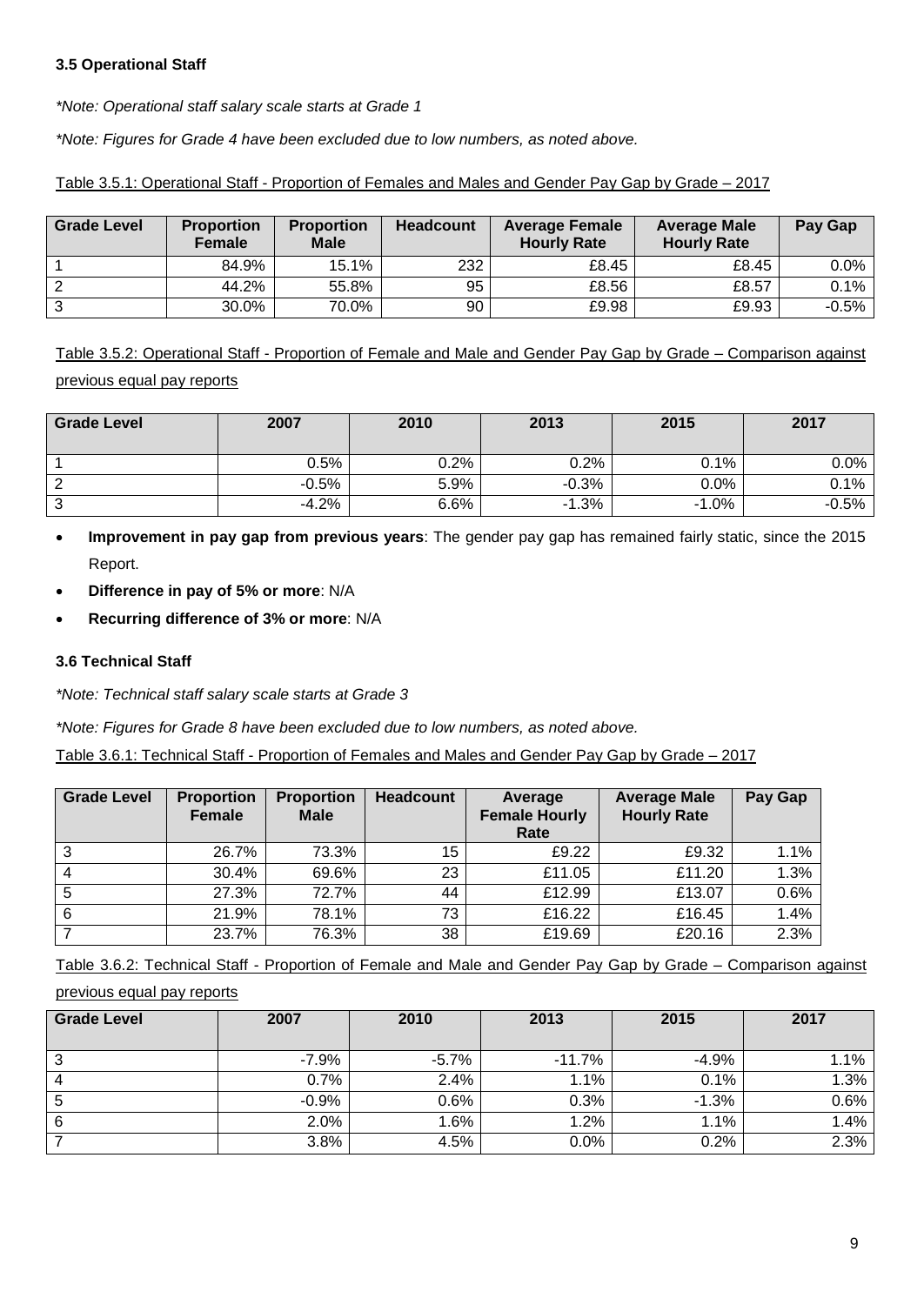- **Improvement in pay gap from previous years**: The previous gender pay gap in favour of female staff at Grade 3 has improved, through service-related incremental progression. It should also be noted that the number of staff at this grade is low (13 in 2015 to 15 in 2017).
- **Difference in pay of 5% or more**: N/A
- **Recurring difference of 3% or more**: N/A

# **4. Disabled staff**

\* Note: It has not been possible to produce a meaningful view of a grade-by-grade comparison and of occupational *segregation due to low numbers, as noted above*

| <b>Disabled Staff (No.)</b> | <b>Disabled Staff</b><br>(Proportion) | Pay Gap 2010 | Pay Gap 2013 | $P$ ay Gap 2015 | Pay Gap 2017 |
|-----------------------------|---------------------------------------|--------------|--------------|-----------------|--------------|
| 128                         | 3.6%                                  | 1.3%         | 4.8%         | $.2\%$          | 4.8%         |

- **Improvement in pay gap from previous years**: The overall pay gap has increased from 1.2% to 4.8%, which will be kept under review. The number of disabled staff has increased from 109 in 2015 to 128 in 2017. The University is committed to ensuring equality in pay for disabled staff. We are a Disability Confident Employer (actively seeking out and hiring skilled disabled people) and have committed to various actions as a result. We also continue to host various initiatives, including Project Search, which is an on-site employability programme for people with learning disabilities and/or autism.
- **Difference in pay of 5% or more**: N/A
- **Recurring difference of 3% or more**: N/A

# **5. BME staff**

\* Note: It has not been possible to produce a meaningful view of a grade-by-grade comparison and of occupational *segregation due to low numbers, as noted above*

| <b>BME Staff (No.)</b> | <b>BME Staff</b><br>(Proportion) | Pay Gap 2010 |          | Pay Gap 2013   Pay Gap 2015 | Pay Gap 2017 |
|------------------------|----------------------------------|--------------|----------|-----------------------------|--------------|
| 242                    | $6.8\%$                          | -0.3%        | $-5.7\%$ | $-6.0\%$                    | -6.9%        |

- **Improvement in pay gap from previous years**: The overall pay gap in favour of BME staff has increased from 6.0% in 2015 to -6.9% in 2017. Whilst this is in line with national averages for the public sector, it will be kept under review throughout the next reporting period.
- **Difference in pay of 5% or more**: Please see above.
- **Recurring difference of 3% or more**: Please see above.